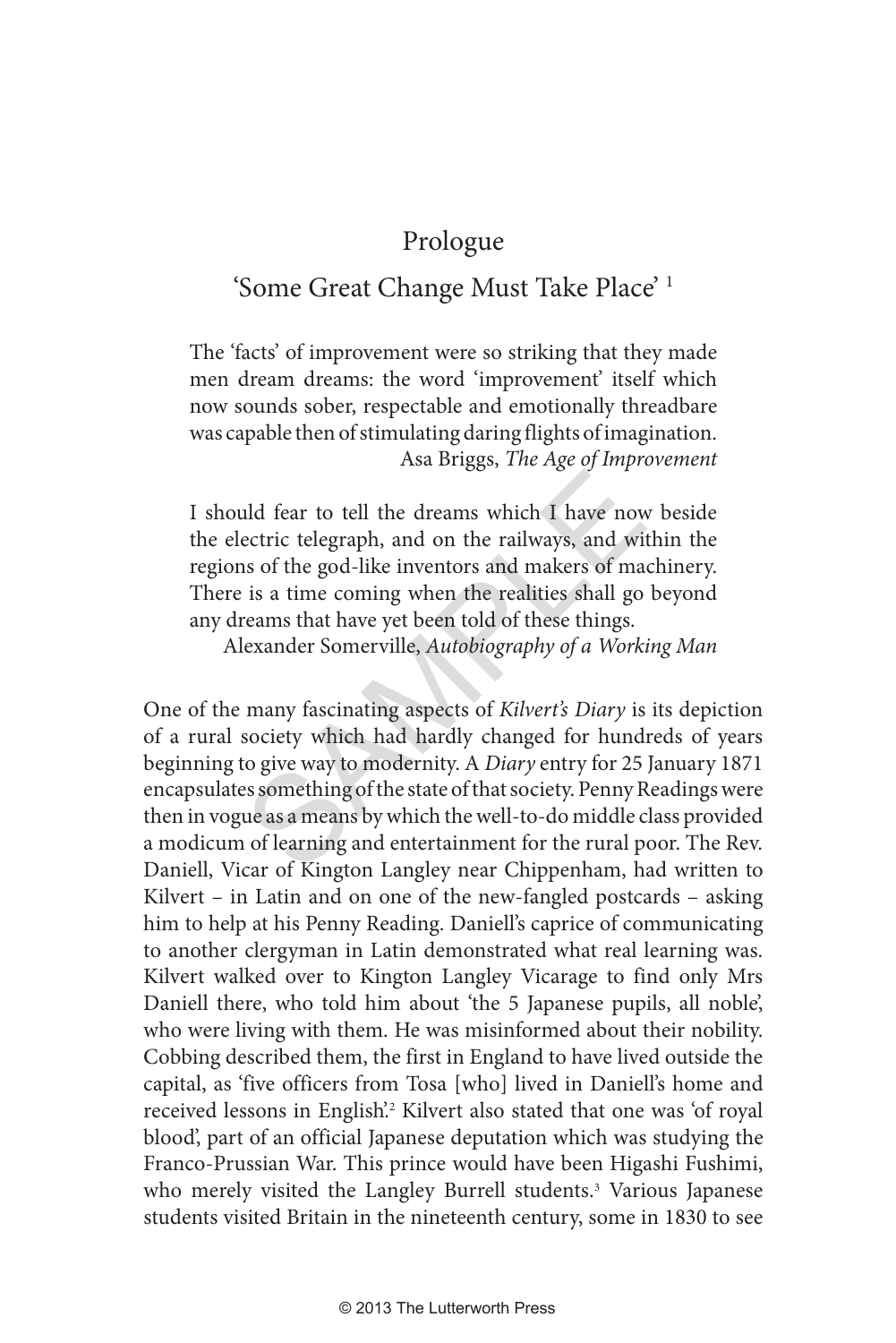railways, completely unknown in their country. Those who came to Britain in the 1860s marvelled at such wonders as gas lighting, electric telegraphs, and drills (such as seized Kilvert's attention – see chapter five) which could cut holes in steel plate. 4 The villagers of Kington Langley in 1871 would have regarded their Japanese visitors as even more exotic wonders. Even Kilvert was intrigued by what he heard of their 'perfect manners' and of the way they regarded Saturday nights as 'a solemn time'. The ever-shrinking world of the 1870s had brought in its steam-ships visitors from the farthest limits of the Far East to report, via the electric telegraph, on a European war. Their presence in rural Wiltshire would have been unthinkable thirty years before.

the traditional (the Catechism, Bible stories, ann<br>the modern (geographical exploration, mission<br>d technological discovery). To some extent t<br>ng change to his school pupils and to his congr<br>mons to teach what was happening The Victorian country clergyman was almost invariably a teacher. Kilvert's teaching in school, which will be examined later, was a mixture of the traditional (the Catechism, Bible stories, annals of pious lives) and the modern (geographical exploration, missionary travels, scientific and technological discovery). To some extent therefore he was mediating change to his school pupils and to his congregation (he also used sermons to teach what was happening in the world at large). At times he marvelled at country people's ignorance as, for example on 29 February 1872: 'There is a general belief amongst the Clyro and Langley people that I cannot travel from Radnorshire to Wiltshire without going over the sea'. The census returns of Clyro and Langley show that the great majority of their inhabitants were born either in those parishes or in neighbouring villages and towns. Most would not have travelled much beyond them nor have any real grasp of the geography of their region. Perhaps in Kilvert's view the subject that his flocks were in most need of was geography, especially at a time when the world was shrinking due to the invention of steam-ships, newspapers, railways, and the electric telegraph. We shall see later that his imagination was stirred by these developments, and also that as a teacher he had a particular concern for geography.

The story of Kilvert and his family is a story about teachers and teaching, schools and schooling, and a nineteenth-century subculture in which education was an activity of paramount importance. The story is not primarily of formal lessons with textbooks, slates and chalks, and inky copybooks, though they have their place in it. It is rather the story of individuals learning values and attitudes from parents and siblings, places and people, personal and national heroes, Penny Readings, museums and zoos, books and magazines, religion, science, and nature. It is also about one kind of society learning, often painfully because the process of change was at times frighteningly rapid, to become a quite different kind of society. The diary which Kilvert kept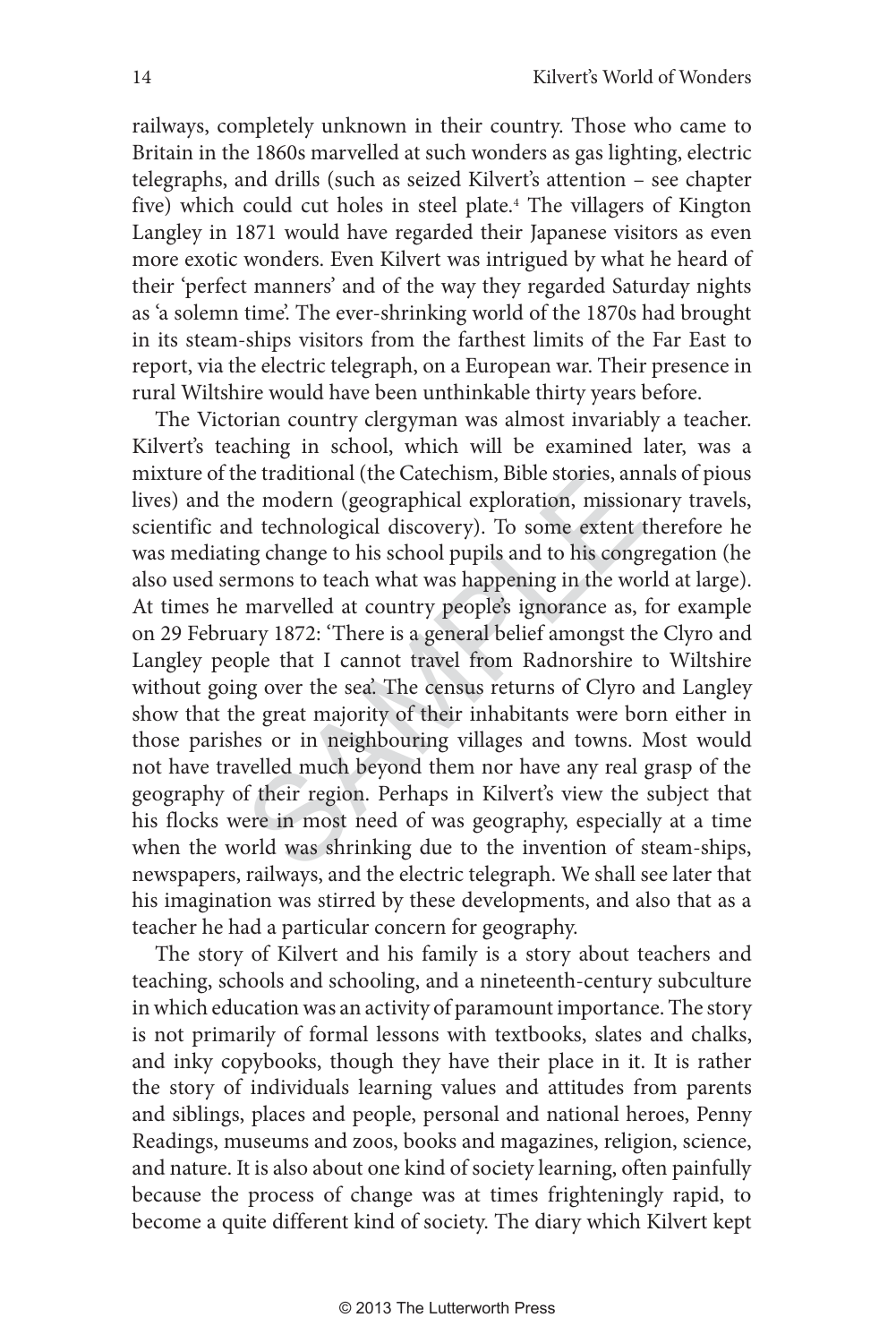from 1870 to 1879 recorded one phase of this monumental change. He was thirty when he began the diary, and enormous changes had already taken place since his birth in 1840. Many entries indicate his awareness that his was a society in ferment and that he saw himself as its historian, documenting the period in which the world became recognisably 'modern'.

When Kilvert was born on 3 December 1840 at Hardenhuish, on the edge of Chippenham (Wilts.), Victoria had been on the throne for three years. His father, Robert Kilvert, youngest son of a coachbuilder in Bath, became a clergyman. Kilvert's mother was Thermuthis Coleman, of a Quaker merchant family, which had lived for generations in the village of Kington St Michael near Chippenham, and which had intermarried with the Ashe family, gentry of neighbouring Langley Burrell. Francis Kilvert, the diarist, was educated first at his father's school at Hardenhuish Vicarage and later at his uncle Francis's Claverton Lodge school in Bath. Kilvert died from peritonitis in 1879, only weeks after his marriage, but it wasn't until 1937 that his nephew, Mr T. Perceval Smith, submitted his diaries (originally 27/8 notebooks but only 22 by this time as 6 had been destroyed) to the publisher Jonathan Cape. After Smith's death, the notebooks passed to his sister, Mrs Essex Hope.

vert, the diarist, was educated first at his tath<br>sh Vicarage and later at his uncle Francis's Clar<br>lath. Kilvert died from peritonitis in 1879, only<br>ge, but it wasn't until 1937 that his nephew, M<br>mitted his diaries (orig The Diary's first publication in three volumes, coming at a historically momentous time – between 1938 and 1940 – encouraged nostalgia for the peace and safety of the countryside. Its editor, William Plomer, told how their publication caught the mood of the time: 'Already the last decades of silence were passing . . . before the pandemonium set in, of motor traffic, radio, aircraft and bombs. In that doomed hush [Kilvert] lived and wrote'. 5 Of course, for Victorians the pandemonium had set in a good deal earlier, experienced by workers in factories, foundries, docks and shipyards, and dwellers in large towns and cities. Kingsley's eponymous hero, Alton Locke, spoke of having become inured in London to the 'ceaseless roar of the human sea'. In 1853, Matthew Arnold was complaining in The Scholar-Gipsy of 'this strange disease of modern life,/ With its sick hurry . . . '. We get little overt sense of this in Kilvert's diary, although he did express relief at escaping from London into the quiet of the country.

In the main it is country life that is Kilvert's subject. Plomer referred to the Diary as an 'intimate record of English country life in the last century'. 6 Brought up to love the countryside and nature, and with a sharp awareness that rural ways were becoming extinct, Kilvert consciously set out to document them before they were gone forever. V.S. Pritchett was right to see the diarist as a historian: 'He was very much aware of recording history, if only with a small "h". And Pritchett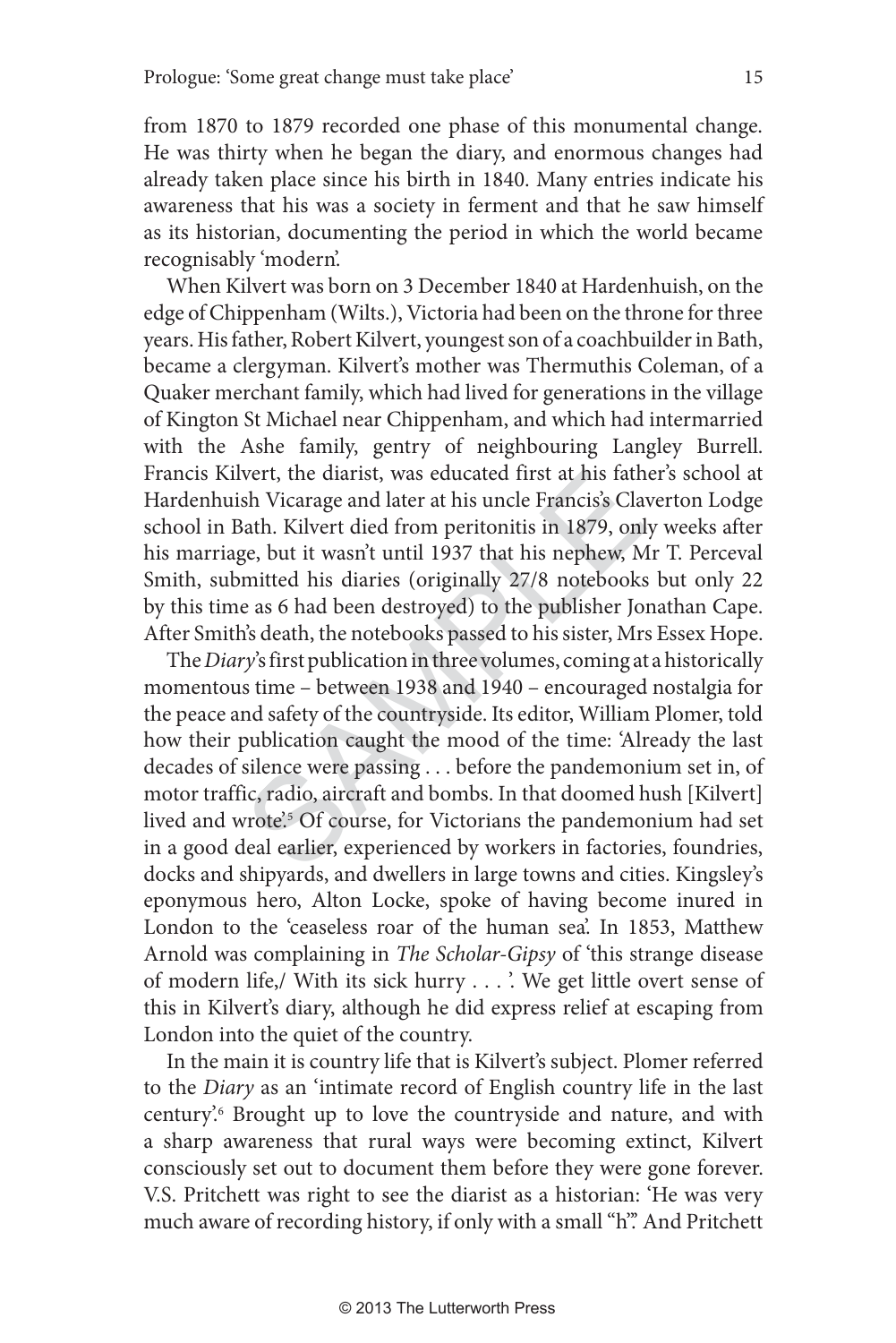believed that Kilvert was conscious of 'belonging to a society . . . and it was this sense that made Kilvert a historian.<sup>7</sup> Because so much of the Diary deals with rural life, the idea has grown up that it records little or nothing else; but in the narrative there is an urban, industrial life whose encroachments Kilvert was keen to set down. Plomer may have omitted some urban and industrial references because they had little interest for him and, he assumed, his readers. However, many have survived and this study highlights them and scientific references in order to show that Kilvert's vision extended beyond the country parish. Ronald Blythe wrote of the Diary: 'It is, comparatively speaking, minutiae that fill it, the deepest, remotest, richest provincialism that speaks, yet the voice is neither quaint or old-maidish but young, direct and vital'. 8 The emphasis on the vigorous voice is accurate as is the emphasis on the provincialism's depth. However, Kilvert was not merely provincial: there was a metropolitan dimension to his character that has hitherto gone unnoticed.

The following words were written about another nineteenth-century diarist, but they fit Kilvert closely:

metropolitan dimension to his character that l<br>red.<br>wing words were written about another nineteen<br>hey fit Kilvert closely:<br>ary's] varied contents and its vivid and sponta<br>weal a young man full of energy and with an in<br>at [His diary's] varied contents and its vivid and spontaneous style reveal a young man full of energy and with an interest in all that goes on around him. . . . He is quick to sympathise with human weakness, but equally quick to laugh at cant and humbug when he meets them. He takes a fresh and intelligent look at men and their affairs, but is sensitive to the beauty of the countryside and has a genuine concern for animal life. His pages provide a graphic account, enlivened by youthful good spirits, of what life was like … he was aware of the larger issues of the day, political, spiritual and intellectual. . . . One could hardly have a more observant, thoughtful and yet entertaining recorder of his times.<sup>9</sup>

The diarist being described here is Robert Barclay Fox of the famous Quaker family of Falmouth in Cornwall, which ran a shipping business. His generation directly preceded Kilvert's. He was born in September 1817 and his Journal extends from 1 January 1832 to October 1854.<sup>10</sup> He died prematurely at the age of 38, as Kilvert did. His father, Robert Were Fox (1789-1877), was a distinguished scientist and Fellow of the Royal Society.

One branch of the family produced several doctors, one of whom, Edward Long Fox (1761-1835), was well known by reputation to the Kilverts. Kilvert's aunt Emma, wife of the Rev. Edward Kilvert, younger brother to Kilvert's father, was a patient in Brislington House, a Bristol asylum founded in 1806 by Edward Long Fox. It was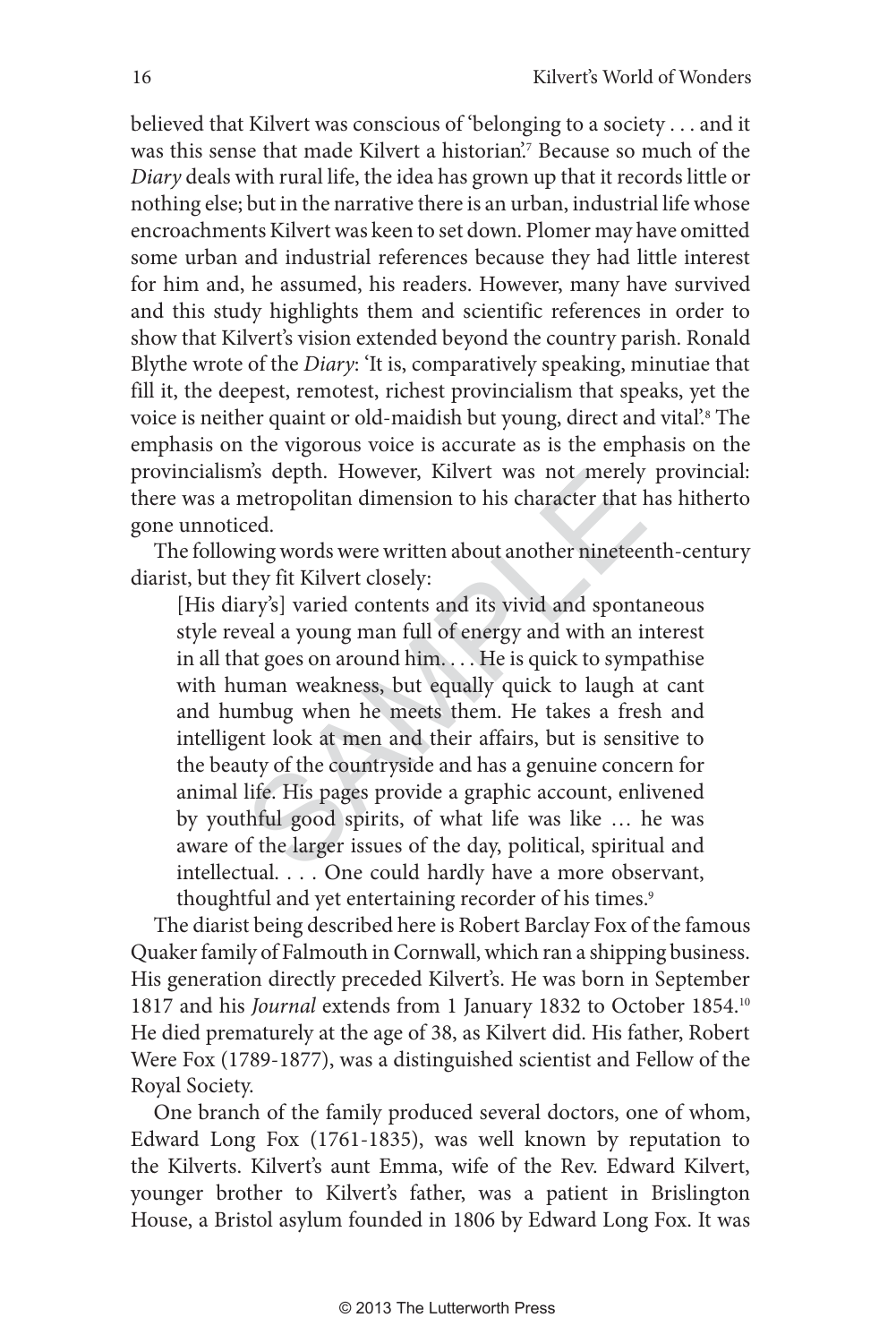a progressive establishment, pioneering a humane treatment of the mentally ill known as 'Moral Therapy'. After Fox's death in 1835, the asylum was continued by his sons. Aunt Emma, who, Kilvert recorded on 5 October 1871, regarded it as 'a hell upon earth', was in the care of Dr Charles Fox.11 The Fox family would also have been known to Kilvert because it was related to the leading families of the Quaker establishment and he, with a Quaker mother and aunt (Sophia), would have been informed about these families' humanitarian and scientific achievements. Furthermore, there was a Kilvert family link to the Fox family. Barclay's mother was Maria Barclay of Bury Hill, Dorking. Her sister, Anna, had married the Quaker businessman, Jacob Reynolds, whose sister Ann was the second wife of Thomas Woodruffe Smith, the guardian of Kilvert's aunt Sophia. A later chapter gives details of this last relationship.

ationship.<br>
was only fourteen when he found an exhibiti<br>
articularly interesting. In Dublin in August<br>
ociation for the Advancement of Science (BA<br>
mily, he was greatly impressed by the geolo<br>
ddam Sedgwick, about whom we Barclay was only fourteen when he found an exhibition of steamengines 'particularly interesting'. In Dublin in August 1835 at the British Association for the Advancement of Science (BAAS) Meeting with his family, he was greatly impressed by the geology lecture of Professor Adam Sedgwick, about whom we will hear in connection with Kilvert. Fox was with his family viewing what he called 'the wonders of Birmingham' in 1837. He witnessed the launch of the new steamer, British Queen, '1836 tons, larger by 500 tons than any other on the ocean. It was a superb sight'. The next day he was at an anti-slavery meeting at Exeter Hall, the Evangelical centre in London. It was entirely typical of the Fox family that Barclay's eldest sister, Anna-Maria, set up in 1833 (when she was eighteen) the Falmouth Polytechnic, which stimulated and showcased scientific and technological developments in Cornwall. Following those developments nationally was one of Barclay's chief interests. He toured foundries and factories, and made frequent visits to London's Polytechnic Institution whose display of new inventions showed, he said, 'the progressive spirit of the age'. In Bristol in 1843 he visited the Coalbrookdale iron products warehouse and saw the Great Britain, Brunel's wonder ship, referred to by Barclay as 'the greatest experiment since creation'. After attending a lecture in London on phreno-mesmerism, he entertained his friends by recounting its 'wonders'. In 1840, the year Kilvert was born, Barclay marvelled that the rail journey from London to Bristol took only 4½ hours, adding: 'Certainly steam is the one great Fact of the present age. To be deprived of it would be like going back to barbarism' (his italics). He had expressed anxiety a few days earlier about whether religion ('call it superstition if you please') had been replaced by Utilitarianism; instead of churches, his society built railway stations.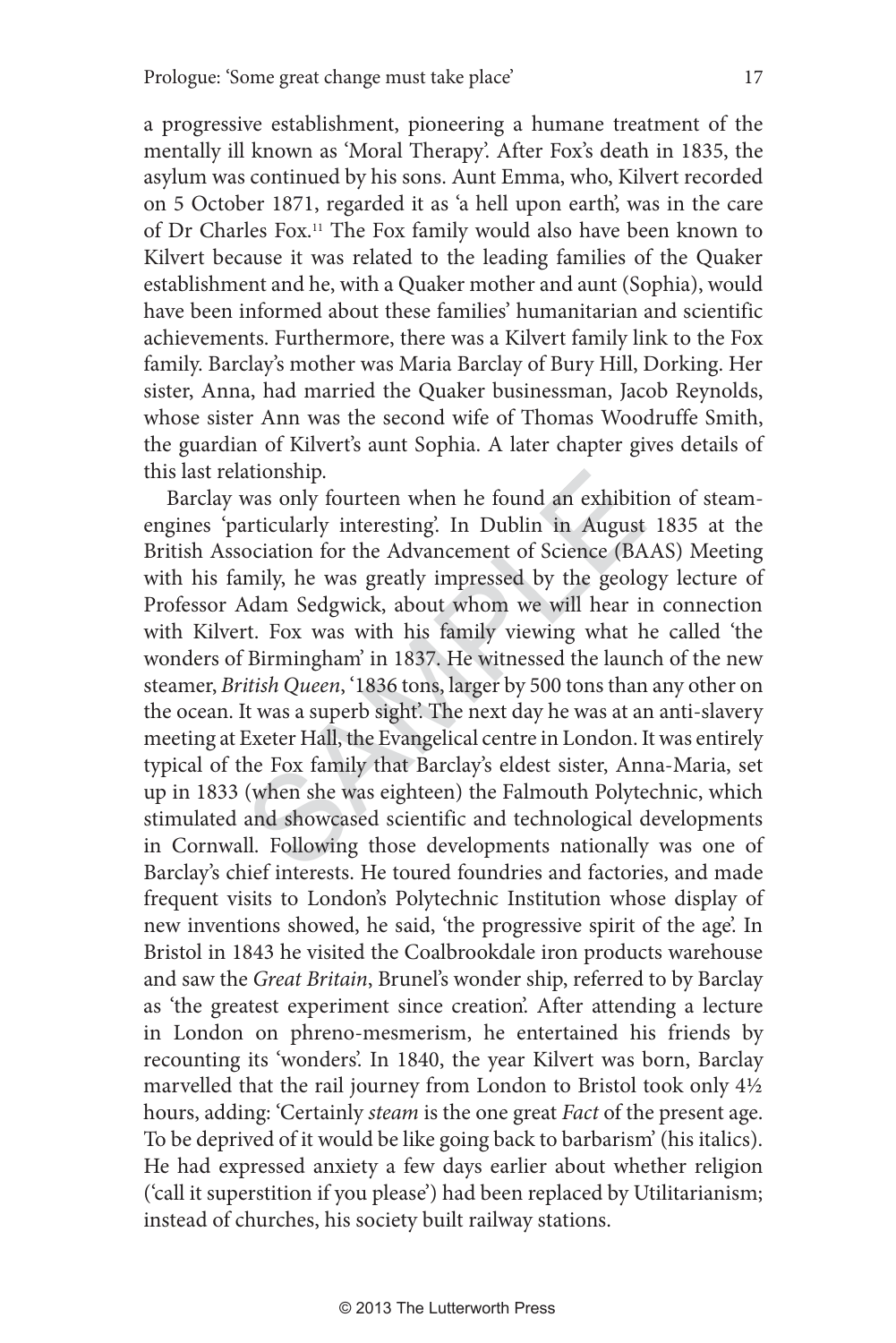In 1842, he took over the management of the family's Perran Foundry<sup>12</sup> after it suffered decline in the charge of its previous manager and partner, Benjamin Sampson. Kilvert showed marked interest in this establishment when staying in July 1870 with his friends William and Emma Hockin in Tullimaar, a house built by Sampson for himself near Falmouth. William had inherited the house from his mother Ann, Sampson's daughter. We may assume that Kilvert was told of this family connection to the Foxes. He referred three times in his Cornish Diary to the foundry chimneys that could be glimpsed from Tullimaar's windows. Fascination with Cornwall's industrial past and present permeates Kilvert's Cornish Diary; the Perran Foundry interest is not an isolated example. His Cornish tour is full of references to foundries and mines, to industrial processes and products. The reason for this is simple: he belonged to the same social group and was raised with the same outlook as Barclay Fox. He too was excited by new scientific and technological developments and exulted when their application resulted in increase of wealth and comforts. He shared Barclay's faith in 'the progressive spirit of the age' and his passion for philanthropic causes.

Explored to the same social group and was<br>tlook as Barclay Fox. He too was excited by ne<br>ogical developments and exulted when their<br>ncrease of wealth and comforts. He shared Ba<br>ressive spirit of the age' and his passion fo The origins of Kilvert's outlook derived partly from the circumstances that brought his paternal grandfather, Francis, along with representatives of other Shropshire families, to Bath in the late eighteenth century. In the annals of one of those families, the Falkners of Claverley, can be found motives for the migration. Originally yeoman farmers, the Falkners had a paper mill from the early eighteenth century, 'always maintaining an excellent position among the yeomen and gentle people of the neighbourhood', in the words of Anne Falkner.13 It seems the paper mill could not provide for the younger Falkner sons, Francis and Robert, and the former went to Bath in 1778, becoming a partner in the wine business of Thomas Collett. The Colletts, a Quaker family, had been bakers, brewers, and clothiers in Somerset throughout the eighteenth century.<sup>14</sup> Francis became related to the Kilvert family in July 1780 when he married Catherine Parsons, elder sister to Anna, who married Francis Kilvert, the diarist's grandfather. This latter Francis could also see business opportunities in Bath, where he moved in November 1780 to set up as a coachbuilder. Anne Falkner underlined the slowness and inconvenience of coach travel when these newlyweds were struggling to keep contact with their families in Shropshire: 'coach journeys were a long and weary business', taking a whole day to get from Bath to Birmingham.<sup>15</sup> Robert Falkner migrated to Bath only in 1787, to enter into partnership with a Quaker corn factor and miller. Further insight into the values of both the Falkner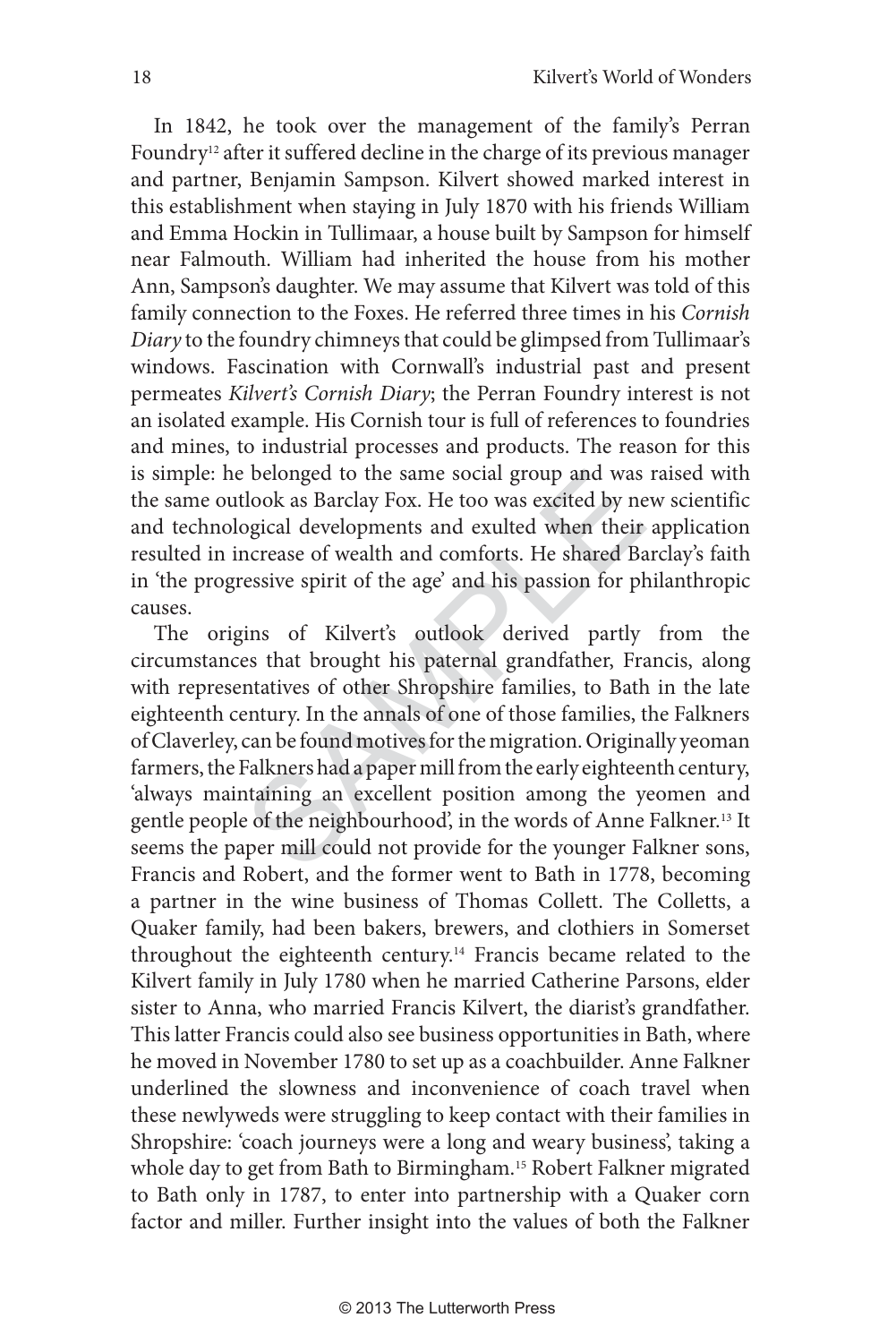and Parsons families can be gained from the comment made in a letter by Catherine Parsons' brother, William: 'I have always heard Mr Robert Falkner spoken of as a sober industrious and good man'. In another letter he approved Robert's Quaker partner: 'I have a great predilection for that sect.<sup>16</sup> William also recommended 'a Counting House or Warehouse as a proper place' for young men after school. Desire to make something of themselves drove the young Falkner and Kilvert men to Bath to join its trading community. Sympathy for Evangelical religion may also have cemented friendship between the two families because when Francis Falkner died in 1797 he was buried in the crypt of St James's Church, Bath, 'a massive Simeonite trustee church', where he had also been a churchwarden.17 Evangelicalism had begun to flourish in Bath at this time and Kilvert's grandfather may have embraced it after the city's building boom collapsed in 1793 with the failure of his coach building business and bankruptcy.<sup>18</sup>

aced it after the city's building boom collapsed<br>of his coach building business and bankruptcy<br>radesmen could see the possibility of thriving<br>lth, fashion, and ostentation ruled. A regu<br>king health cures and excitement cam Honest tradesmen could see the possibility of thriving in a society where wealth, fashion, and ostentation ruled. A regular influx of visitors seeking health cures and excitement came to Bath, whose population was growing rapidly at this time: 26,000 in 1793, 33,000 in 1801, and 38,000 in 1811. The Falkners and Kilverts were part of this influx and their businesses were calculated to serve the needs of the rich and fashionable. Rises in population and in house-building brought with them greater demand for coaches and coach services; those to London increased by 70%. The young Francis Kilvert with his modest workshop in Monmouth Street was thus part of a burgeoning national industry that was contributing to the accelerating pace of change of the Industrial Revolution. The iron he needed for his work was supplied by George Stothert, a Presbyterian from Scotland, whose ironmongery business in Bath was the outlet for products from the Coalbrookdale (Shropshire) works of the Quaker Abraham Darby.19 Since Stothert had married a Parsons' grand-daughter, he was related to Francis Kilvert and the Falkner brothers. On 24 October 1871, Caroline Stothert introduced herself to the diarist as his cousin. She was the 35-yearold grand-daughter of George Stothert. Francis Falkner's son, Francis Henry, was a contemporary in 1800 at Bath Grammar School with two of Stothert's sons.

The Rev. Christopher Anstey, in The New Bath Guide (1776), contrasted Bristol, 'renowned for Commerce and Dirt', with Bath, 'a gay place' of pleasure and frivolity, a city of 'loungers'.20 Other contemporary and later writers pictured Bath this way. When the Evangelical preacher, William Jay, began his pastorate in its Argyle Chapel in 1791, Bath was 'the resort of fashion and folly in the pursuit of pleasure'.<sup>21</sup> Elliott-Binns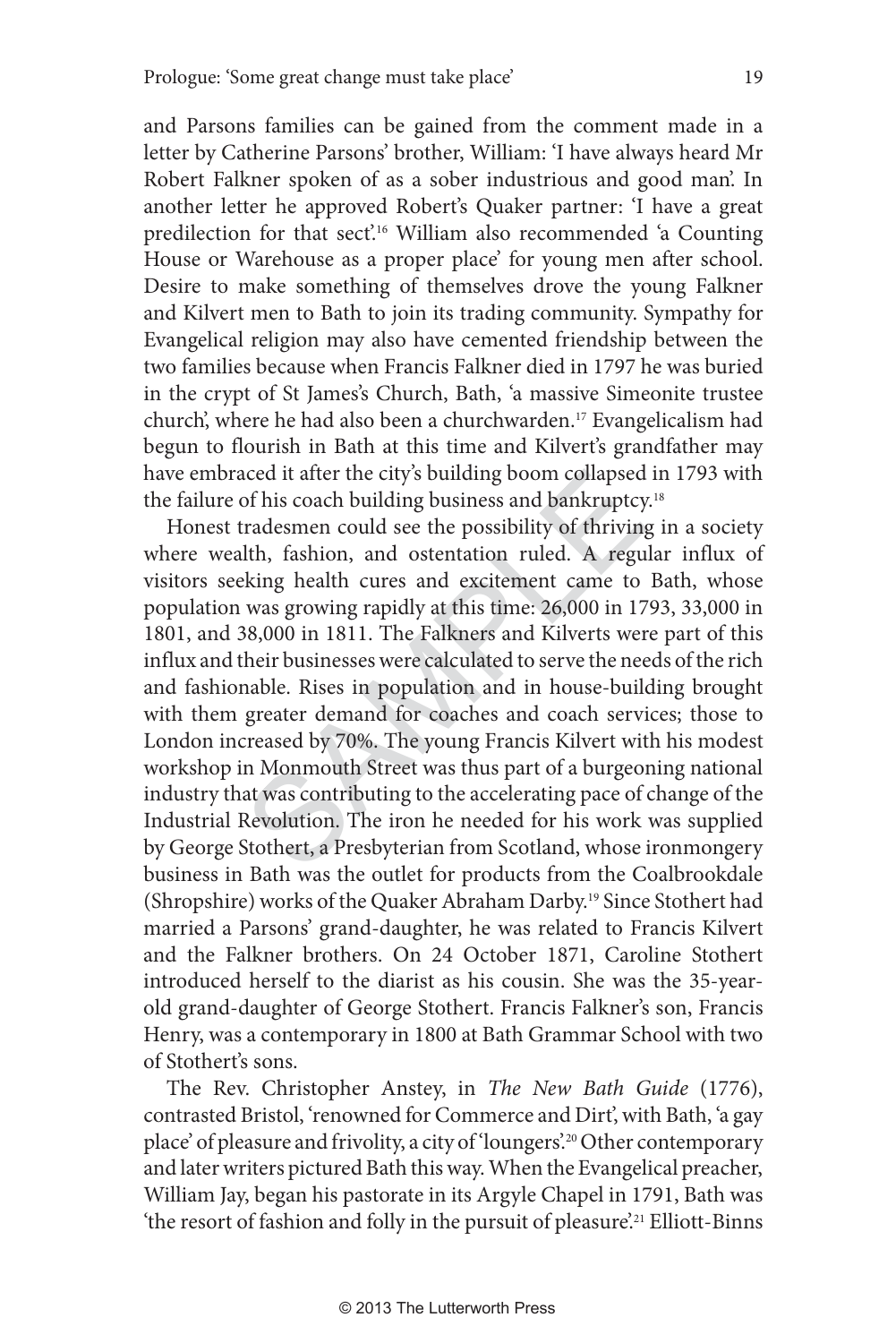wrote: 'Life at Bath was intensely artificial. . . . Pleasure and diversion were the chief occupations' (he was referring to the late eighteenth century).22 An anonymous writer observed in 1814: 'pleasure seems [Bath's] only business'.<sup>23</sup>

The change of address in 1787 of Francis Kilvert, coachbuilder, to Bath's Westgate Street is one indication of his relative prosperity. It took place during a boom period that lasted from 1785 to 1793. However, the crash of 1793 then occurred, partly because war with France depressed the demand for houses, and banks had made rash loans to speculative builders who were then unable to pay them back. Francis's business failed. He had served the rich and fashionable but in the slump they, by and large, 'lounged' on while he and others like him went under: he was declared bankrupt in 1794.<sup>27</sup> This disaster was compounded by the failure of the bank in which his and his mother's assets were lodged (it is believed a five-figure sum was involved). Francis's situation could hardly have been worse: in debt, in depressed times, with neither employment nor savings. Furthermore, his wife Anna was pregnant: Kilvert's uncle Francis was born on Good Friday 1793. Around 1799, the family moved to Widcombe, a relatively poor suburb of Bath.

bank in which his and his mother's assets were<br>re-figure sum was involved). Francis's situation or<br>orse: in debt, in depressed times, with neither  $\epsilon$ <br>Furthermore, his wife Anna was pregnant: Ki<br>porn on Good Friday 1793. Loss of fortune produced a crisis – economic and social – for the Kilvert family that was felt particularly after Francis died in 1817 and his sons approached adulthood. 'In 1818 . . . it became needful that all of us who were of an age to do so should set to work,' wrote Robert. Perhaps the worst element of Francis's position after the bankruptcy was that he had no place in society. His sons began to seek their place: William was to be a merchant (had he not died in 1818), John to be a doctor, Richard emigrated to Canada, and Francis, the eldest, who had become surrogate father to his siblings, had entered the Church while simultaneously teaching at Bath Grammar School.

For Francis Kilvert and his brother Robert, making their own way in the thrusting, competitive society of the early nineteenth century involved seeking patronage from local landowning families and from the élite of Bath by offering to tutor their sons. They were learning the importance of being gentlemen and of mixing with gentlemen. However, the range of occupations pursued by all the Kilvert sons indicated the ways in which society was changing. The Industrial Revolution brought with it not only wealth but a desire for improvement among a middle class increasingly aware of its worth and unique character. Its members included those dubbed by Briggs 'the new men', who were 'struggling against old oligarchies and enthusiastic in the cause of local "improvement". He noted the passing, between 1785 and 1800, of no less than 211 Local Improvement Acts that focused on street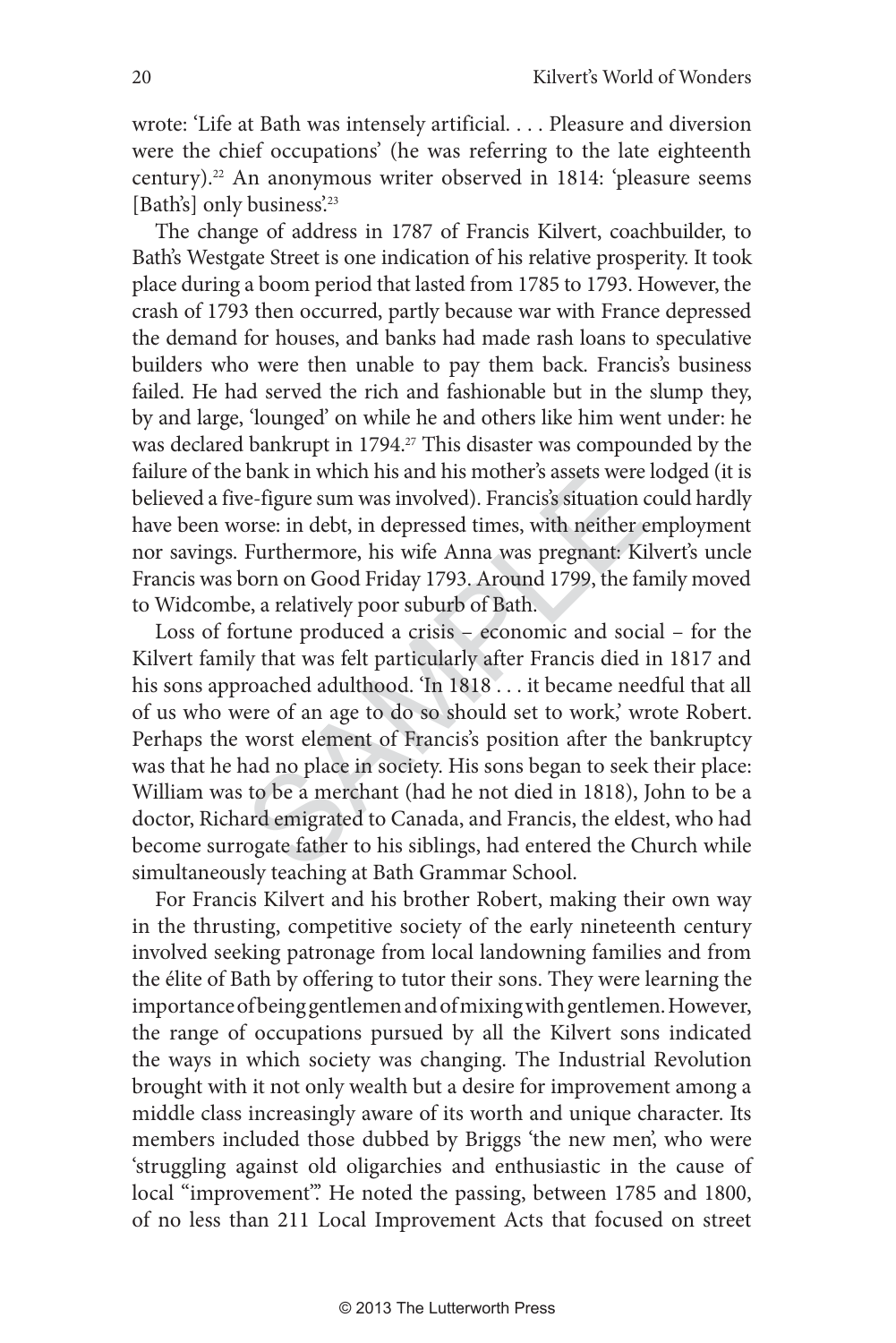lighting, water-supply, the clearing of 'nuisances', and the providing of watchmen.28 It is of some significance therefore that the disillusion of that failed coachbuilder, Francis Kilvert, did not make him completely idle: between 1805 and 1817 he was Widcombe's 'Collector of Lamp, Scavenger and Watch Rates', a lowly paid but useful Council job.<sup>29</sup>

eform Bill in the House of Commons because i<br>In that will overturn all the natural influence<br>Vith Shropshire forebears who were for general<br>farmers, the Kilvert family inevitably favoure<br>ays. *Kilvert: The Homeless Heart* Later chapters will show various members of the Kilvert family, including Kilvert himself, embracing municipal, industrial, and cultural movements that were gaining ground in the first quarter of the nineteenth century: local government reform, elementary education, popular literature, improved transport, 'rational' leisure pursuits, museums and, above all, popular science. Traditionalists, particularly those of the landed interest, regarded these developments with alarm. The Tory friend and patron of the Kilverts, Sir Robert Inglis, opposed the 1832 Reform Bill in the House of Commons because it represented 'a revolution that will overturn all the natural influence of rank and property'. With Shropshire forebears who were for generations yeoman and tenant farmers, the Kilvert family inevitably favoured traditional country ways. Kilvert: The Homeless Heart emphasised how much Kilvert was a defender of rank and property but it also pointed out that he naturally sided with the small man trying to raise himself by education and hard work. In addition, the Quaker and Evangelical elements in his background rejected aristocratic notions of rank and family pride. It should be remembered too that Kilvert's maternal forebears, the Quaker Colemans, were originally tradesmen.

Briggs, in his picture of the 'energetic initiative' of the emergent middle class, highlighted the provincial Literary and Philosophical Societies that began to appear in the late eighteenth century; the Manchester society, founded in 1781, was among the first. One of the founders of the Bath Philosophical Society, dating from December 1779, was William Matthews, the Quaker partner of Robert Falkner in their corn and seed business. We also find that Francis Henry Falkner (1782-1866), son of Robert's brother Francis, who came to Bath as a wine merchant, was a member of the Bath Philosophical Society in the 1820s. And finally, as a later chapter shows, the Society became the consuming interest of Kilvert's uncle Francis, eldest son of the coachbuilder. Clearly, the Bath Philosophical Society reflected and furthered the interests and aspirations of the social group to which these men belonged. We will see later how Kilvert's uncle Francis and the Society were pivotal in developing in Kilvert interests in natural history and science and technology.

It is important here to note the significance of 'Lit and Phil' Societies for the generation and the social group that included Kilvert's grandfather,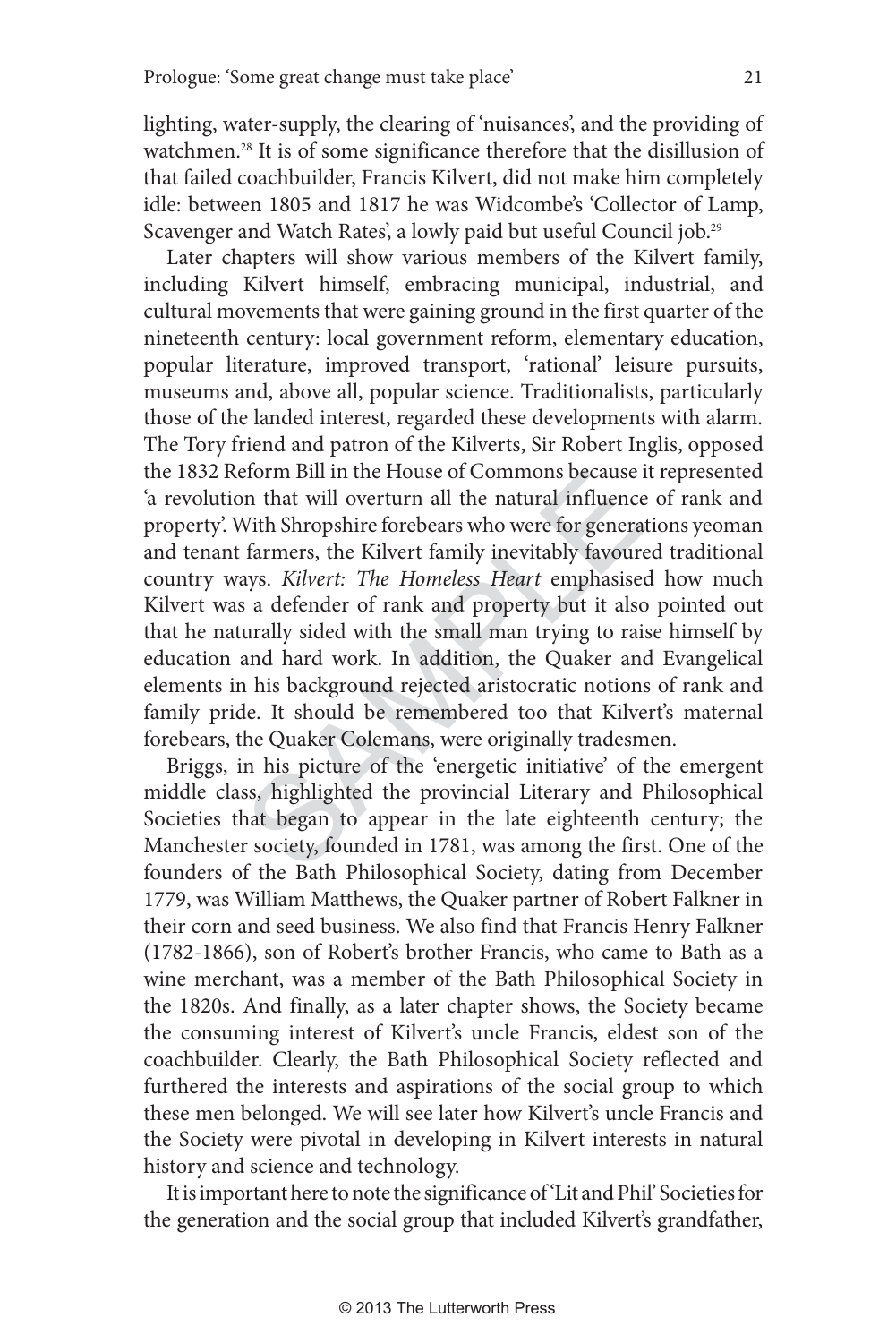the Falkners, and George Stothert. Their period – 1780s to the late 1820s – was one in which science became extremely popular. Its popularity was reflected in the Lit and Phils, which Briggs saw as a characteristic product of the period's 'new men'. Their motivation for founding these societies was, according to Inkster, a consequence of the social changes of the period, which witnessed 'the making of social class, a process which centred upon the economic and social evolution of the industrial provinces'. During this flux, when 'there was no longer one social world', individuals felt the absence of 'central . . . values, beliefs and norms' on which they could rely.<sup>30</sup> There emerged in industrial provincial England 'social groups who were essentially "marginal" to society because neither overtly of the capitalists and often decidedly not of the working masses'. Such men were drawn to Lit and Phils not simply from a desire to move up socially, though that was no doubt a factor, but chiefly because they sought to join others with similar interests in an organised group. It was a question of identity, Inkster believed: 'The institutions and groupings of science culture were utilised by the marginal man in first gaining then propounding his social identity'.<sup>31</sup> Lit and Phils were in effect Mutual Improvement Societies.

hough that was no doubt a factor, but chiefly b<br>n others with similar interests in an organised  $\xi$ <br>f identity, Inkster believed: "The institutions an<br>lture were utilised by the marginal man in first  $\xi$ <br>g his social id Cooter laid emphasis on the kind of knowledge with which this kind of man was identifying. The Lit and Phils pursued practical knowledge, 'independent of the knowledge's technical utility or validity'. Their endorsement of 'natural knowledge' challenged the 'unnatural' basis of traditional agrarian society, and sought to legitimate change from that society, in which position depended on land ownership and 'good' family, to one in which 'urban utilitarian and meritocratic values would predominate'. These new professionals 'by locating themselves in Lit and Phils . . . confirmed through the use of natural knowledge and the rhetoric of utility the legitimacy of bourgeois dominance.<sup>32</sup> The Dillwyn family, with which uncle Francis Kilvert and Robert Kilvert ('the diarist's father) made significant contact in their role as teachers, provides examples of 'new men' for whom these values held overwhelming importance.

One of the elite Bath families whose sons Francis and Robert Kilvert were teaching in the early 1820s was that of Sir William Hotham. The family was Evangelical, and had traditionally supported Quakers.33 Robert Kilvert recounted that in 1822 he was invited to accompany Sir William as his son's tutor on a tour through France and Switzerland. Illness prevented him from going and his friend Henry Moule replaced him. A short time later, Moule was approached again through the Evangelical network to act as tutor to a gentry family. The family was that of Lewis Weston Dillwyn (1778-1855), landowner and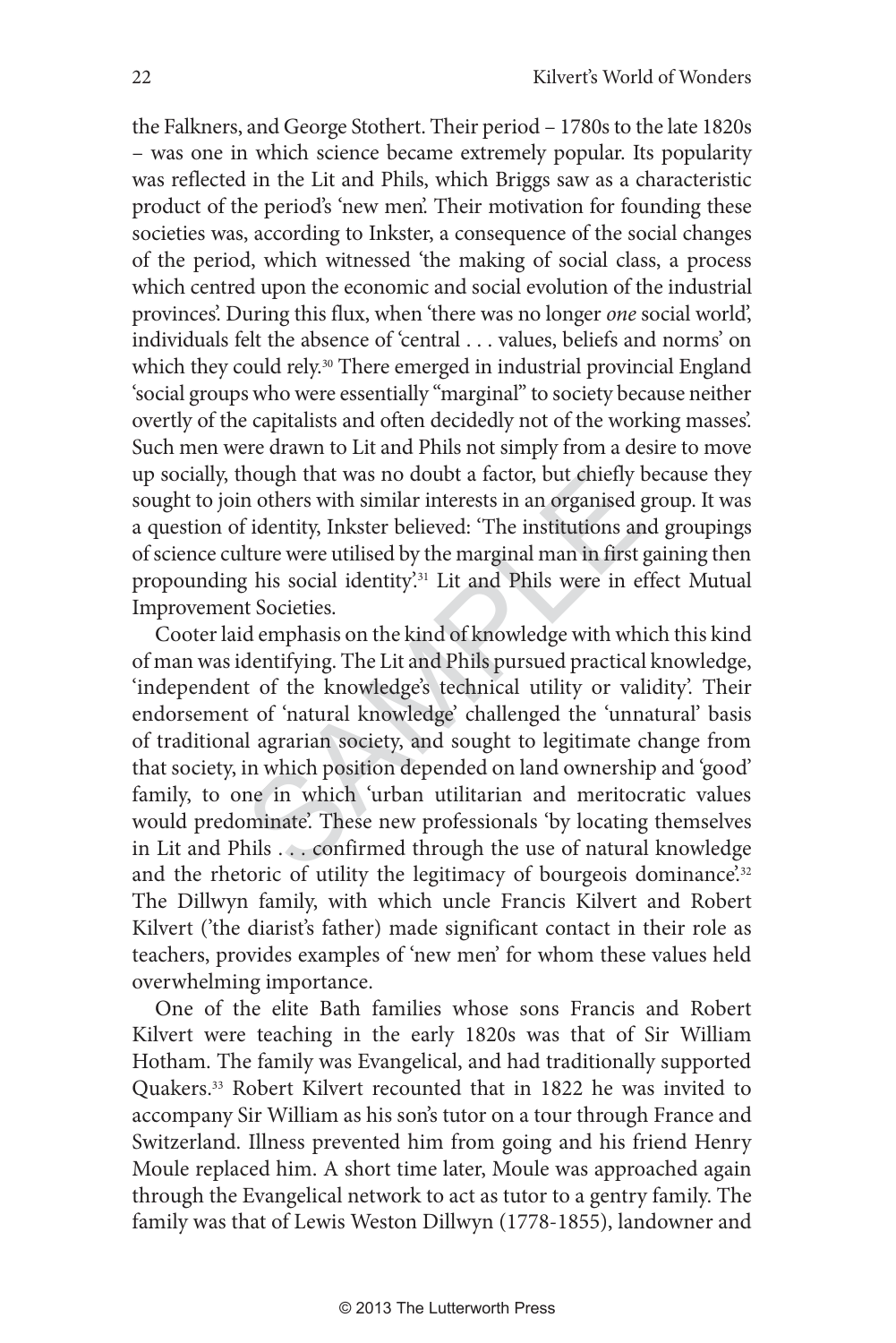industrialist, whose home of Penllergare was on the edge of Swansea. His journal<sup>34</sup> contains few expressions of piety but his Evangelicalism is evident in strict Sabbath observance, family prayers, membership of a Bible Society, and friendship with the Evangelical Bowdler family of Bath. His 16 January 1823 journal entry reads: 'Received a letter from my Sisters enclosing a strong recommendation from the Revd. Mr Kilvert of Bath in favour of Mr Henry Moule as a Tutor for my Boys'. Dillwyn then offered Moule a temporary engagement and on 1 February 1823 Moule arrived.

th on 9 February 1823 with his friend Sir Christ-<br>first-hand account of Moule from Hotham,<br>Cole. Dillwyn did not actually meet Hotham,<br>foule 'an extraordinarily high character' (Dillv<br>father had not begun at Oriel College, It is not clear why uncle Francis Kilvert's recommendation of Moule should have come via Dillwyn's sisters, who are not identified (there were five). Perhaps they knew Sir William Hotham, who in turn knew that uncle Francis maintained a private school at his home. Dillwyn went to Bath on 9 February 1823 with his friend Sir Christopher Cole to obtain a first-hand account of Moule from Hotham, who was an intimate of Cole. Dillwyn did not actually meet Hotham: it was Cole who gave Moule 'an extraordinarily high character' (Dillwyn's words). If Kilvert's father had not begun at Oriel College, Oxford, in October 1822, he might have become tutor to Dillwyn's boys. However, Oriel College provided another contact in the web that brought like-minded families together at this time. Two of Robert's fellow students were from families friendly to Dillwyn's. One was Christopher Rice Mansel Talbot, landowner and industrialist, of Margam Castle and Penrice Castle; the other was Richard Calvert Jones, clergyman and pioneer photographer, of Veranda near Swansea, and friend of the great photographer Henry Fox Talbot. Either Christopher Talbot or Jones could have mentioned that Dillwyn needed a tutor to Robert Kilvert, who then recommended his friend Moule. In addition there was the fact that Christopher Talbot's stepfather was Sir Christopher Cole, who had married Talbot's mother, Lucy Fox-Strangeways.

Moule tutored Dillwyn's sons, John (born 1810) and Lewis (born 1814), from 1 February 1823 to 30 April 1824. Contact between Dillwyn and uncle Francis became even closer when, on 18 August 1824, the former called on the latter in Bath about a replacement for Moule, who had become curate in Melksham. By December 1827 John, having had a number of temporary tutors, had matriculated at Oriel, but Lewis became a boarder at uncle Francis's school at Darlington Street, Bath, on 10 December, where he was to remain for 3½ years – until the summer of 1831. The very large amount of trust signified by this arrangement is further indication that although the Dillwyn and Kilvert families were sharply divided in terms of income and status, they were one in values and outlook.

Dillwyn, before he became an M.P., devoted much of his time to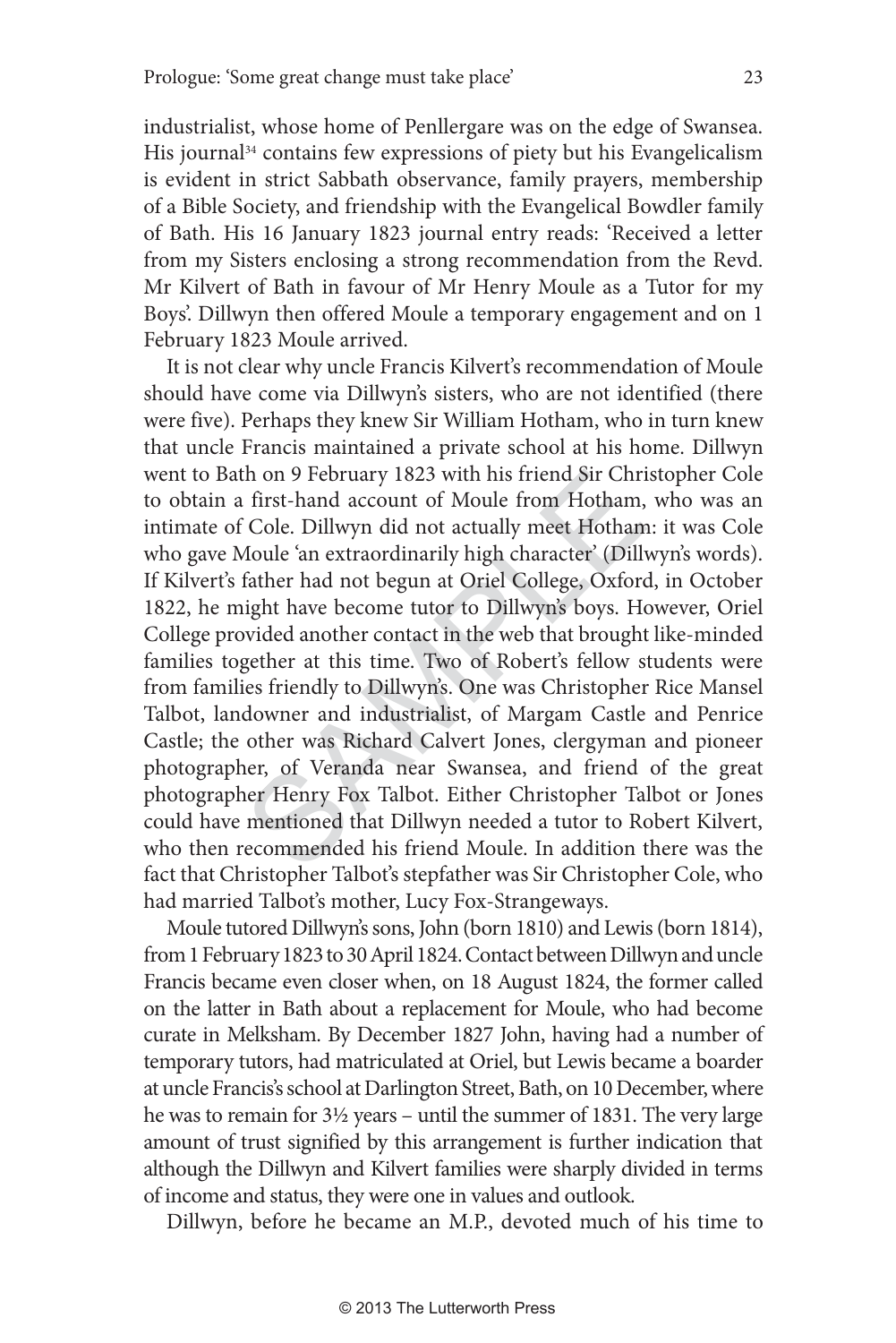his Cambrian Pottery business in Swansea, a town whose population and coal, iron, copper, and harbour industries were expanding rapidly in this period. Dillwyn maintained close contact with owners and managers of these enterprises and ensured that his children knew of them and respected them. On 2 August 1824 he took his son John to see a turning lathe in London and over the next few days both John and his sister Fanny had turning lessons. John, Fanny, and their mother were taken by Dillwyn to the first of a series of lectures on the steam-engine in September, followed by lectures on hydrostatics, hydraulics and pneumatics. Dillwyn introduced his children to all the wonders of the industrial age that was dawning. In August 1819 they saw the Favourite, the Margate steam-ship on the Thames. John and Lewis had regular trips on steam vessels plying between Newport and Bristol. Fanny was given a tour of Crawshay's ironworks on 20 September 1838. When in London all the Dillwyn children were taken frequently to Bullock's Museum, the British Museum, and the Polytechnic Institution.

For Crawshay's fronworks on 20 september I<br>Il the Dillwyn children were taken frequently<br>e British Museum, and the Polytechnic Institu<br>epitomises more powerfully Dillwyn's adm<br>al energy and enterprise than his stance tow<br> Nothing epitomises more powerfully Dillwyn's admiration for technological energy and enterprise than his stance towards towns which lacked these features. He singled out Bath in particular for criticism. During a visit there on 15 December 1828 he referred to 'lounging about this idly busy place all day'. The town was 'busy' he acknowledged but only with pleasure and frivolity, not with productive work. He was repeating the criticisms made in the 1770s by the Rev. Anstey, who had characterised Bath as a city of 'Loungers'. Dillwyn's irritation surfaced on other Bath visits. Visiting his son Lewis at 'Mr Kilvert's' in early May 1829, he wrote that he did little but 'lounge about' and on 14 May he wrote again 'Did nothing but lounge about in Bath!' He used 'lounge' again in the 11 June entry, while on the 12th he wrote: 'Dawdled and lounged all day'. Spa towns whose ethos was idleness both offended and sapped his spirit. Cheltenham provoked a similar, even more revealing reaction: 'Dawdled away my time Cheltenham fashion' (12 September 1843).

Uncle Francis Kilvert, to whom Dillwyn had entrusted his son Lewis, lived in Bath but his household, like that of Kilvert's father, engendered work and usefulness. In a very real sense, Dillwyn and Francis had chosen each other because their values and attitudes coincided. The latter kept a record of men and women who had achieved great and good things, his Quaker wife (Kilvert's aunt Sophia) praised Quakers' 'patient industry' and 'toilsome acts of Christian charity',<sup>35</sup> Kilvert's Quaker mother had a horror of what she called 'Bathy people', meaning 'loungers'. Kilvert himself expressed contempt for 'the idle lounge' that was Bath's chief feature. Dillwyn and Francis also came together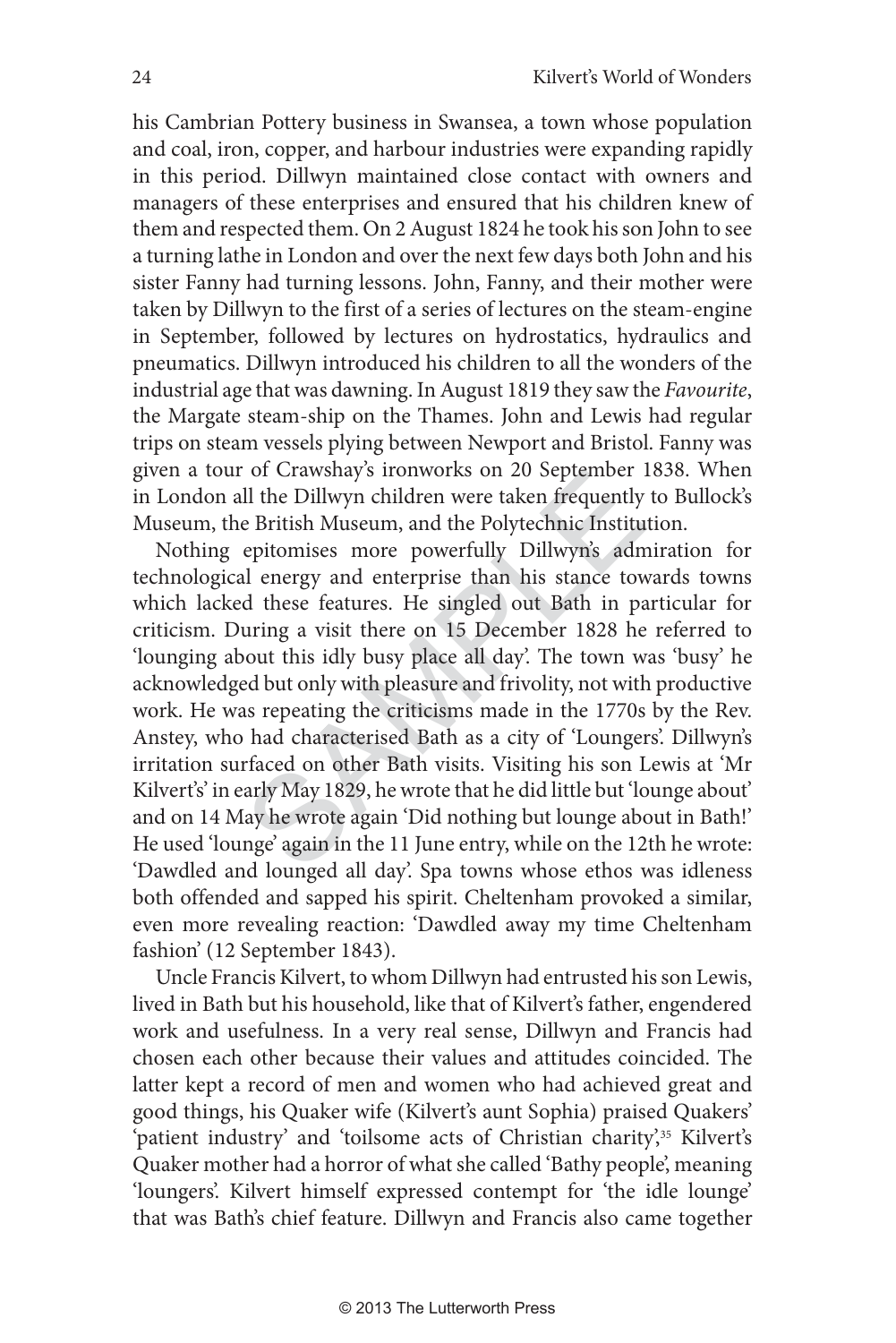in their support for Lit and Phils. The former regularly visited the Bristol society and was President of Swansea's. When he wrote on 10 December 1827 'Spent the morning chiefly in introducing Lewis to Mr Kilvert', he added that he had also visited the Bath Literary and Scientific Institution, in which, as he knew, Francis played a central role. Furthermore, Dillwyn formed close friendships with John and Philip Duncan, Oxford academics, who also figured prominently in that body. One imagines that its activities were the subject of conversation on the many occasions when Dillwyn deposited and picked up young Lewis at the Bath school and dined and breakfasted as he did with its headmaster. Quaker links also cemented contact between Dillwyn and Francis because the former not only had the Quaker family connections,<sup>36</sup> which have been noted, but also knew Robert Were Fox. On 21 June 1847 Dillwyn recorded the visit to his home of 'the two daughters of my old friend Robert Were Fox' (i.e. Anna-Maria and Caroline).

re Fox. On 21 June 184/ Dillwyn recorded the<br>two daughters of my old friend Robert W<br>ia and Caroline).<br>and Dillwyn families had the same relish for the<br>have already noted that Barclay Fox and Dil<br>ting as many wonders of th The Fox and Dillwyn families had the same relish for their progressive society. We have already noted that Barclay Fox and Dillwyn made a point of seeing as many wonders of the time as they possibly could and supported the educational institutions that popularised them. Dillwyn, when he wasn't serving on Swansea committees concerned with paving, lighting, harbour and infirmary improvements, was working towards the founding of the Royal Institution of South Wales, which was thrown open to the public on 16 May 1842, when he noted: '5,000 people of all sorts attended, most orderly . . . very gratified'. A year before, he had attended a lecture at the Institution by a Mr Nichol<sup>37</sup> on phrenology. Initially cautious about railways – he voted in the Commons on 26 April 1836 in favour of a second reading of the Great Northern Rail Road Bill while considering it 'Humbug' – he quickly welcomed them.<sup>38</sup> He had complained in 1823 that a coach took eight hours to travel from Oxford to London. Bath to London took twelve hours. However, on 26 April 1844 he rejoiced that this latter journey took only five hours by rail. He wasn't going to miss seeing in April 1850 work on the new railway viaduct at Landore, near Swansea – Brunel's longest (1,760 feet) timber viaduct.

In addition to being a F.R.S., Dillwyn was a member of the Mineralogical Society (forerunner of the Geology Society), the BAAS, the British and Foreign School Society, and the Linnaean Society. He was also President of the Natural History Society: natural history, especially conchology, was his passion. The list of savants who frequently stayed in his home reads like a scientific who's who of the time: Sir Joseph Banks, Sir Humphrey Davy, Dr Daubeny (Oxford Professor of Chemistry), the astronomer John Herschel,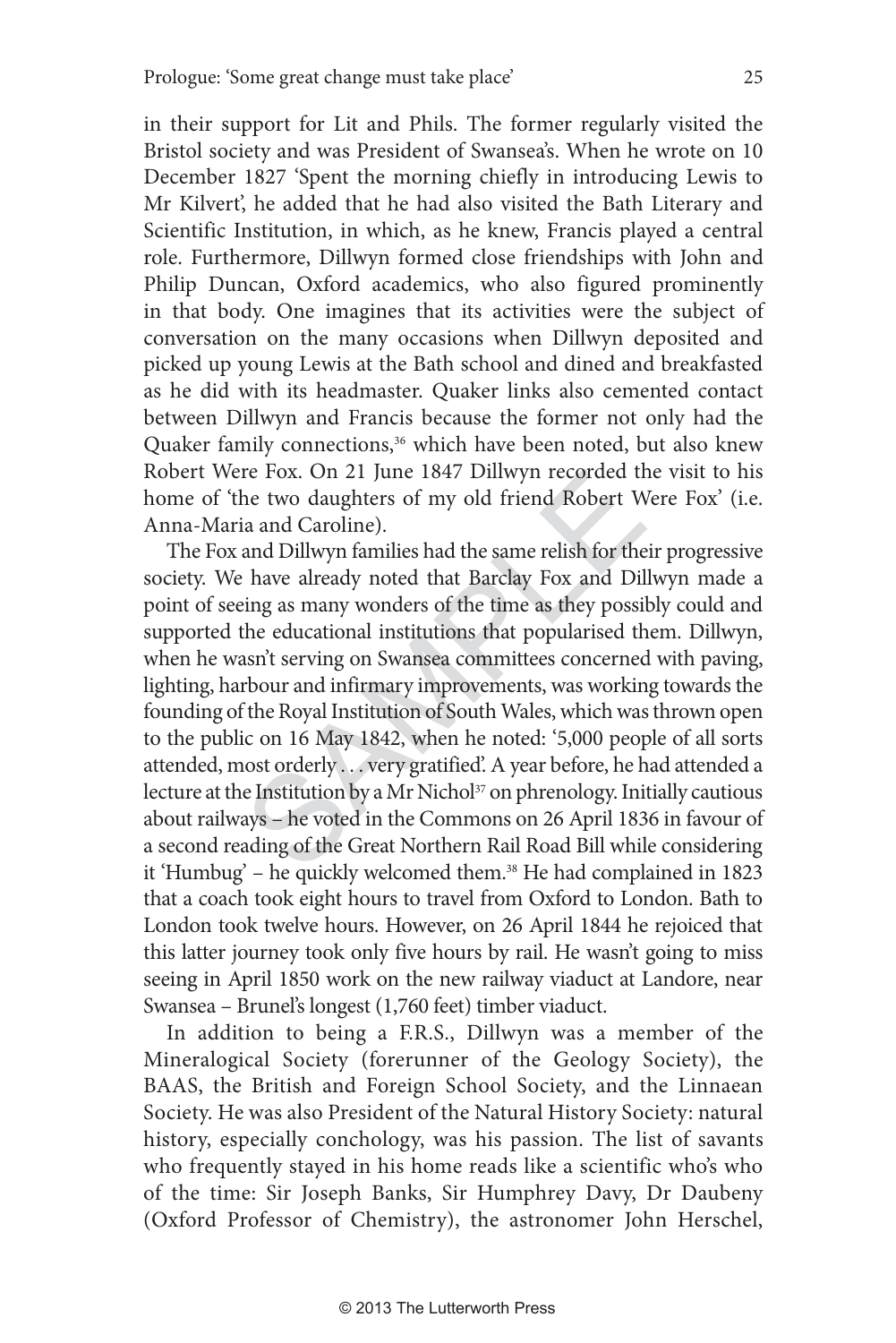Charles Babbage (whose calculating engine was the forerunner of the computer), Charles Wheatstone (inventor of the electric telegraph), and a clutch of geologists: Dr Buckland, Dr Wollaston, Henry de la Beche, W.D. Conybeare, Gideon Mantell, and Roderick Murchison. Many of these men were also friends of the Foxes of Falmouth.

his father. It was in photography that he mass He married Emma Talbot of Penrice Castl Mansel Talbot and Lucy Fox-Strangeways.<br>Elisabeth, mother of the pioneer photograp Following the announcement in 1839 of rec c processe Given this background it was highly likely that the lives of John and Lewis Dillwyn would follow the pattern set by their father. In choosing Henry Moule as his sons' tutor, on the recommendation of uncle Francis Kilvert, Lewis senior was exposing them to a man who steadily pursued useful inventions.<sup>39</sup> When John Dillwyn Llewellyn<sup>40</sup> was twenty-two, his father engaged for him a private tutor to teach him engineering and not long afterwards John was experimenting with a boat powered by an electric motor. By 1837 he had become a F.R.S. like his father. It was in photography that he made a name for himself. He married Emma Talbot of Penrice Castle, daughter of Thomas Mansel Talbot and Lucy Fox-Strangeways. Lucy was the sister of Elisabeth, mother of the pioneer photographer Henry Fox Talbot. Following the announcement in 1839 of revolutionary photographic processes by Fox Talbot and Henri Daguerre, John began to experiment with the encouragement of the former, who knew John's father through botanic interests.<sup>41</sup> Fox Talbot spent some of his childhood at Penrice, home of the Welsh branch of his family. John's earliest daguerreotype dates from 1840. Fox Talbot's process, which he called the calotype, also known as the Talbotype, was superior to the daguerreotype because it produced a negative from which prints could be made. The Pencil of Nature, his collection of twentyfour calotypes accompanied by short texts, came out in instalments between June 1844 and April 1846. In it Fox Talbot characterised photography as a 'marvel'. It was 'The first commercially produced book to be illustrated with photographs'.<sup>42</sup> While it was appearing, he published Sun Pictures in Scotland (1845). Emily Kilvert, sister of the diarist, whose passion for pictures will be illustrated later, referred in an informed comment to 'Mr Talbot who invented the talbo-type which either preceded or succeeded the daguerreotype, in the early days of sun-pictures.<sup>43</sup>

Photography was quickly recognised as a valuable adjunct to botany, the specialism of Lewis Dillwyn senior, because applied to the microscope it could produce marvellously detailed images of leaves and cross-sections of plants. The Journal of Lewis junior shows a man interested in all aspects of natural history. Since later chapters will examine Kilvert's knowledge of natural history, it is relevant here to note those aspects that excited young Lewis, especially since both spent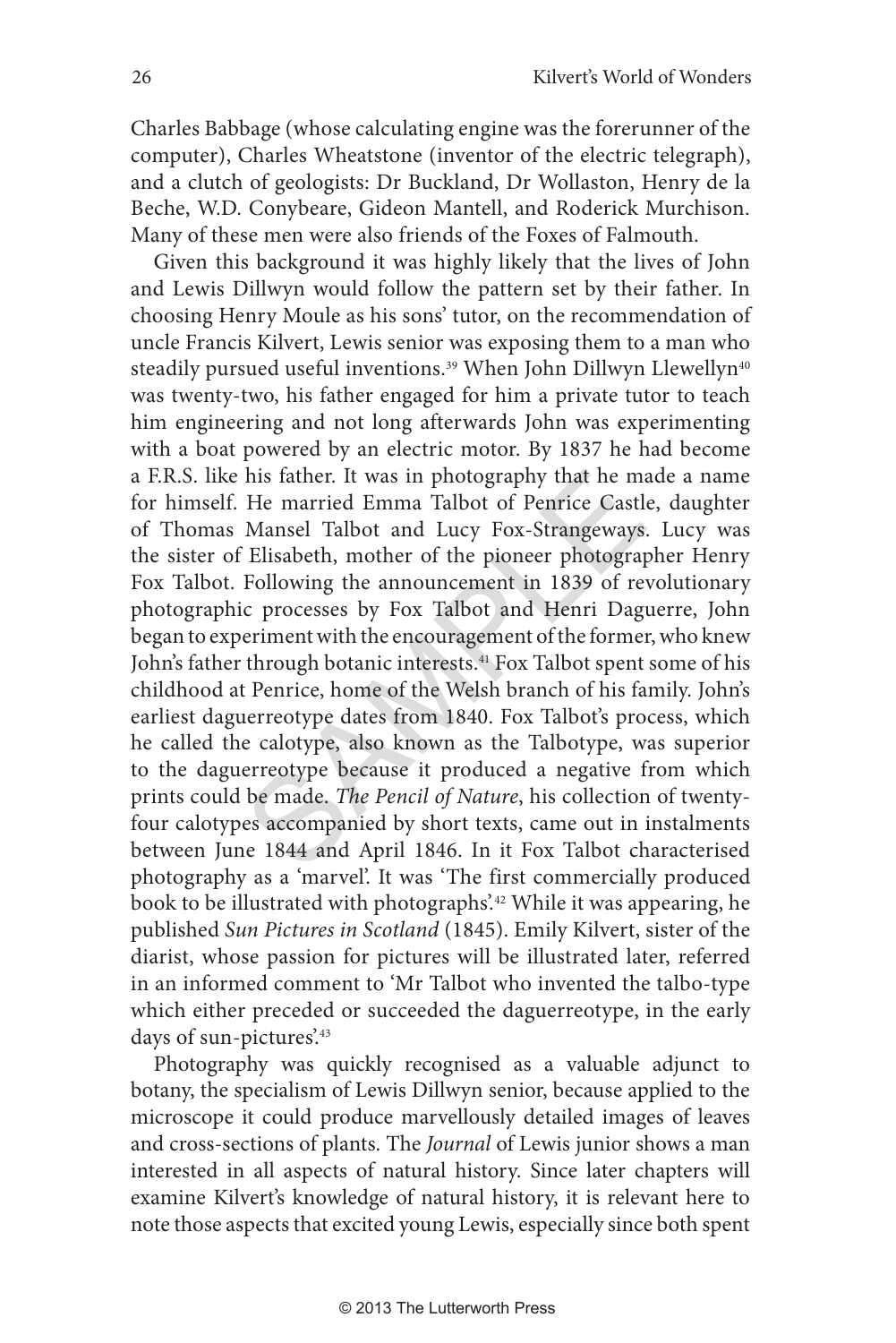a considerable time as pupils at uncle Francis's school where, as we shall see, natural history loomed large. Lewis was especially interested to record when flowers and shrubs bloomed in spring as Kilvert was, so that at times the diary of the one reads like that of the other. On 24 May 1838 Lewis noted 'Bog beans in flower'; on 1 June 1872 Kilvert wrote: 'I went to see if the bog beans were yet in flower'. Lewis was most like Kilvert in his love of birds.

From the same occasions he is the series of the Swanser and require to Swanser and the Swanser and the Swanser<br>Sample 1970 and the series of the series of the neutralists argued that granitic mountains had be<br>tion, but geo A marked similarity between the two men exists in their concern with geology, the study of which was actively encouraged by uncle Francis. Lewis had a laboratory and in 1838, when he was twenty-three, he recorded putting lime and silica into a furnace to observe changes in their composition. He conducted several similar experiments, the purpose of which was the reproduction of the very hard rocks, such as granite, found in nature. On some occasions he tried melting granite itself and porphyry. He was guided in these experiments by the geologist Henry de la Beche, with whom he spent much time in 1838. There had been controversy for some time over the nature of granite. Some naturalists argued that granitic mountains had been laid down at the Creation, but geologists like Hutton refuted this idea, insisting that granite rocks could not be primary since they were composed of several elements. While on honeymoon in North Wales in 1838, Lewis and his wife Bessie (de la Beche's daughter) climbed Cader Idris. He was impressed by the forbidding appearance of its summit, the result largely of the fact that it was composed of 'a sort of slate' and of 'a kind of greenish granite'. We shall see that Kilvert, when he climbed this mountain in June 1871, was similarly preoccupied with the composition of its rocks.

Like his father, Lewis was routinely concerned with practical improvements to Swansea and regularly attended paving, lighting, harbour board and infirmary meetings. He was equally keen to record more exciting developments such as the expanding railway system. He recorded with satisfaction on 7 June 1841 that the journey from Bristol to Bath took only twenty minutes. On 9 July 1850 he went to see progress on Brunel's revolutionary bridge over the Wye at Chepstow, considered his best, and the prototype for his bridge over the Tamar on the Cornwall line. An even greater wonder was what he called 'the gorilla ape', which he saw on display at the British Museum on 12 April 1859. He backed the building of the Metropolitan underground railway, travelling on its first trip with carriages on 30 October 1862. Time for viewing wonders had to be found even on his honeymoon in 1838 in North Wales. He journeyed from there by train to Liverpool, 'whisked along at an almost incredible rate of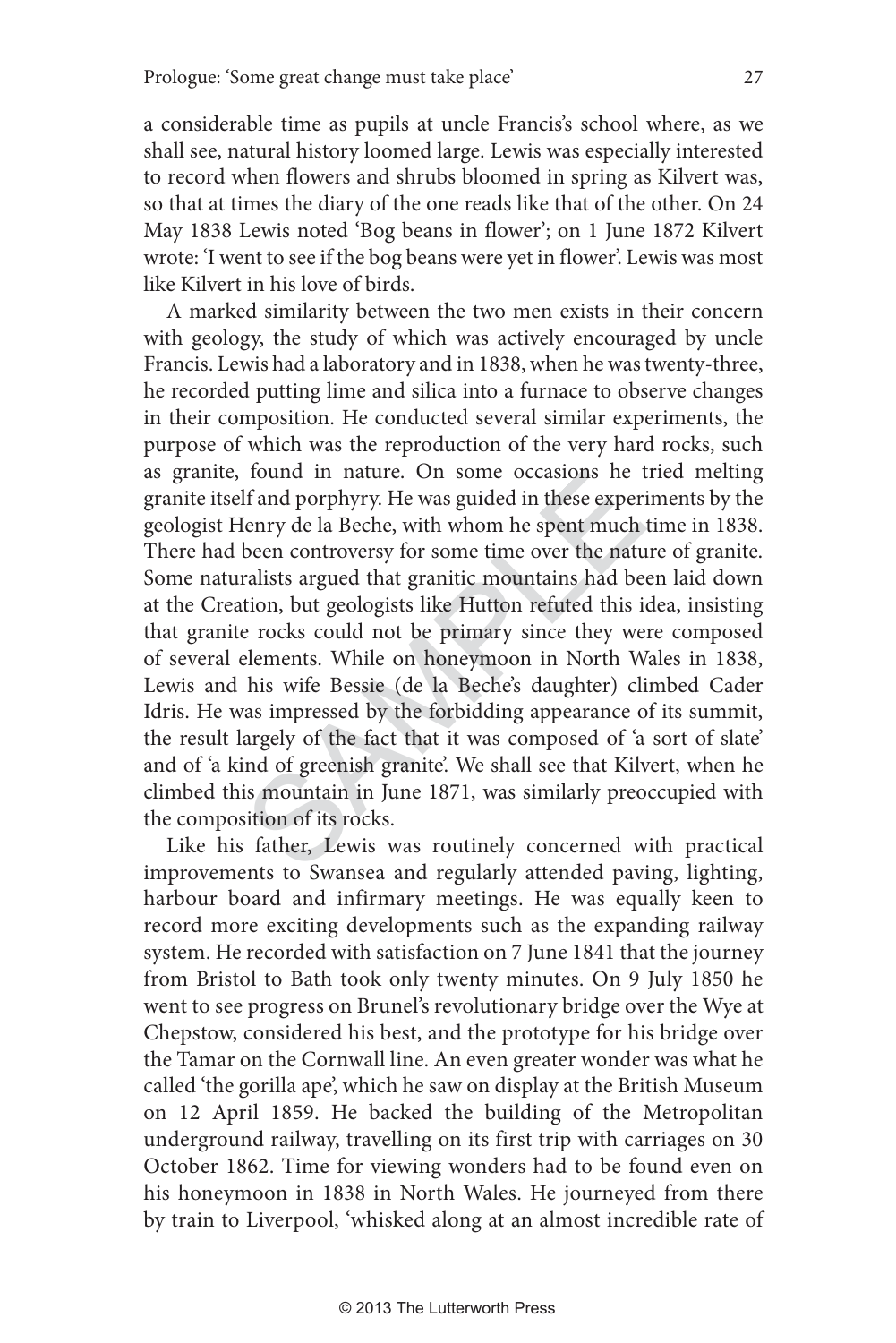30 miles an hour,' he wrote. Not many honeymooners would tour copper works, iron furnaces, and slate quarries, but he and Bessie did. The Journal entry on the iron furnace visit was written by Bessie, who said the processes were 'interesting and beautiful' and that she wanted to stay longer. She accompanied Lewis to lectures on the nervous system, the brain, galvanism, artificial light, phrenology, and chemistry.44 They went together to view factories in Chippenham that made pins and buttons and one in Manchester that made paper trays. Lewis was keen, as his father was, that others were able to share knowledge. On 19 September 1839 he chaired a meeting to found a Mechanics' Institute in Swansea.

th regard to the improvements and wonders<br>red iron furnaces, factories and dockyards<br>res, steam-ships, viaducts, lathes, balloons, m<br>ctric telegraph; he too took a deep interest<br>logy, astronomy, archaeology, and phrenology The account that follows of the elements constituting Kilvert's outlook will show that it was substantially the same as that of the Dillwyns with regard to the improvements and wonders of the age. He too toured iron furnaces, factories and dockyards, enthused over railways, steam-ships, viaducts, lathes, balloons, microscopes, and the electric telegraph; he too took a deep interest in natural history, geology, astronomy, archaeology, and phrenology; he too was regularly to be found at museums, art galleries, and displays of scientific and technological experiments and products. His parents, like Lewis Dillwyn (junior) and his wife Bessie, ensured that their children visited the Great Exhibition in 1851. Kilvert, like the Dillwyns, was shaped by the culture of the Lit and Phils and, like them, gravitated towards the mercantile and professional middle class who led and supported them. He was brought up as the Dillwyns were to admire entrepreneurial spirit and achievement, especially among the ranks of Quakers. Such humanitarian causes as abolition of slavery, espoused notably by Quakers and Evangelicals, was a major factor in his background as it was in that of the Dillwyns. Like them, he was habitually to be found at sacred music concerts at London's Exeter Hall, which was opened in 1831 and enlarged later to accommodate 3,000 persons. Every May it was used for the anniversaries of most of the leading Evangelical societies. When Kilvert visited London it was often in May (e.g. 1872, 1873, 1875); the Diary does not record his attendance at Evangelical Meetings, though that is the sort of thing Plomer omitted. Punch mocked Exeter Hall in 1842 as a building 'dedicated to piety and virtue' and to the 'moral excellencies of hundreds of pilgrims who . . . congregate to talk and sing there'. Although the Dillwyn family showed Evangelical traits, their approach to natural history was not marked, as was that of the Kilverts, by a disposition to see the hand of God in all created things. Perhaps